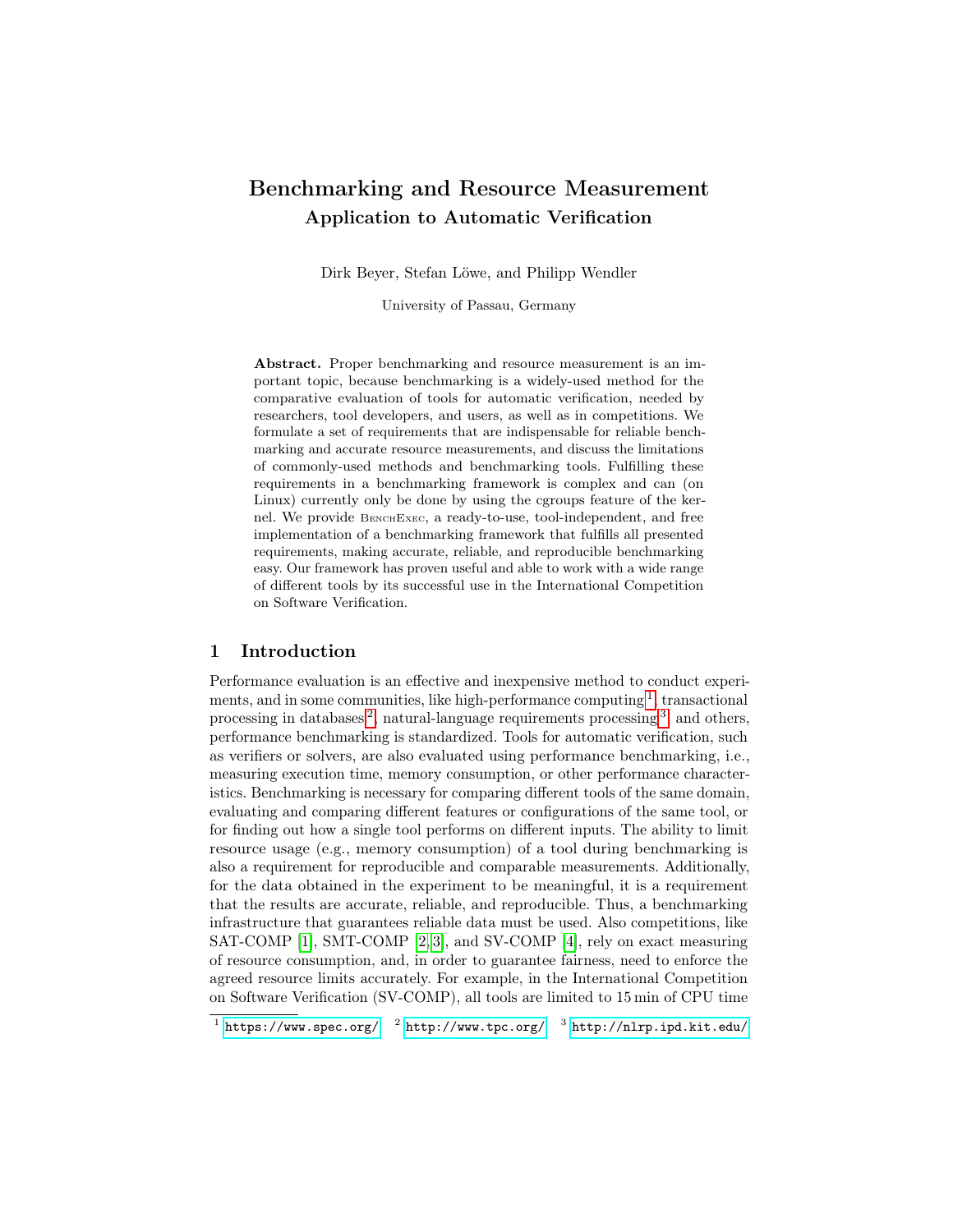and 15 GB of RAM [\[4\]](#page-17-3). If either of these limits is exceeded, a possible result produced by the tool has to be disregarded.

We define reproducibility of results as the possibility to obtain the same results again (assuming a deterministic tool) by re-running the benchmarks on a machine with the same hardware and the same software versions. Hence, to obtain accurate, reliable, and reproducible benchmark results, "volatile" effects must be avoided. While it may appear that measuring execution time is trivial, a closer look reveals that quite the contrary is the case. In many circumstances, measuring the wall time, i.e., the elapsed time between start and end of a task, is not enough as this does not allow to compare the resource usage of multi-threaded tools, and may be inadvertently influenced by I/O operations. Instead, measuring the CPU time is more meaningful but also more difficult, especially when multiple processes are involved. Furthermore, characteristics of the machine architecture such as hyper-threading or non-uniform memory access can *non-deterministically* affect results and need to be taken into account in order to produce reliable results. Obtaining reliable statistics about memory consumption is even harder, as the memory used by a process may increase or decrease at any point in time. Similarly, the limits on memory consumption must not be violated at any point in time during the execution of the tool. Again, multiple involved processes add further complications. Another important aspect is the potentially huge heterogeneity between different tools in a comparison. Of course, tools are written in different programming languages, require different libraries, may spawn child processes, write to hard disks, or perform other I/O operations. All of this has to be taken into consideration when designing a benchmarking environment, ideally in a way that does not exclude any tools from being benchmarked.

#### 1.1 Contributions

In this work we present the following contributions in order to allow thorough benchmarking for all the scenarios described above:

- 1. We identify a set of requirements that need to be fulfilled for accurate, reliable, and reproducible benchmarking (Sect. [2\)](#page-2-0).
- 2. We show that the methods that are typically used for resource measurements and limitations do not fulfill these requirements and that this can be a problem in practice (Sect. [3\)](#page-5-0).
- 3. We describe how to implement a benchmarking environment on a Linux system, fulfilling these requirements (Sect. [4\)](#page-7-0).
- 4. We implemented and provide as open source BenchExec, a set of ready-to-use tools that fulfill these requirements for reliable benchmarking and are already used successfully in practice in SV-COMP (Sect. [5\)](#page-9-0).

## 1.2 Restrictions

<span id="page-1-0"></span>In order to guarantee accurate, reliable, and reproducible benchmarking, we need to introduce a few restrictions. However, we argue that these restrictions do not interfere with the requirements of tools from our target domain of automatic verification and similar domains. We only consider the benchmarking of tools that adhere to the following restrictions: The tool is (1) CPU-bound, i.e., when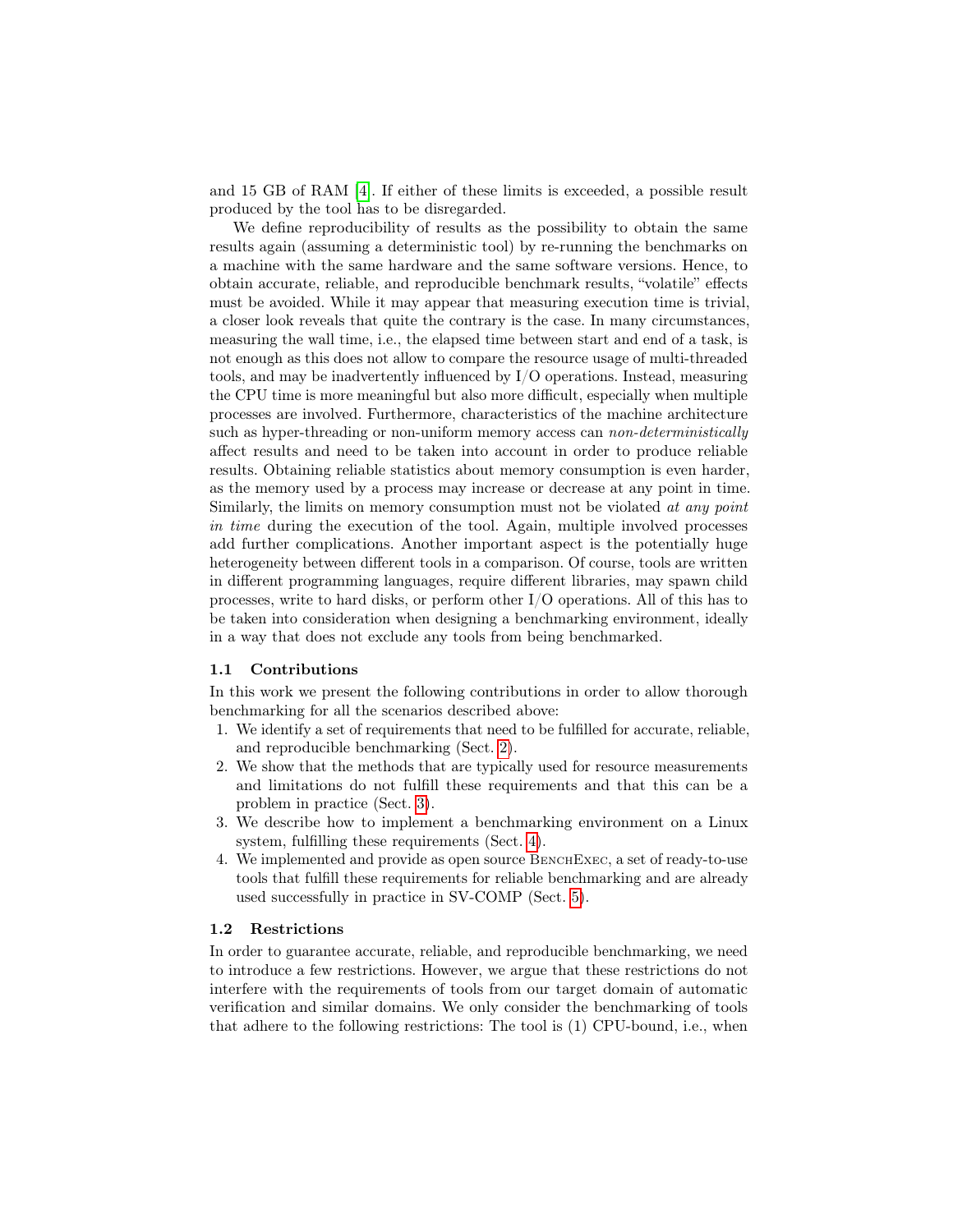<span id="page-2-2"></span><span id="page-2-1"></span>compared to CPU usage, input and output operations from and to disks are negligible, and input and output bandwidth does not need to be limited nor measured (this assumes the tool does not make heavy use of temporary files); (2) does not perform network communication during the execution; (3) does not spread across several machines during execution, but is limited to a single machine; and (4) does not require user interaction.

These restrictions are acceptable, because [\(1\)](#page-1-0) reading from disk, apart from the input file, is not expected from a tool in our domain. In case a tool produces much output (e.g., by creating large log files), this would primarily have a negative impact on the performance of the tool itself, and thus does not need to be restricted by the benchmarking environment. Sometimes I/O cannot be avoided for communicating between several processes, however, for performance this should be done without any actual disk  $I/O$  anyway (e.g., using pipes). Not supporting network communication is acceptable, because [\(2\)](#page-2-1) we expect tools not to use any network communication. While it would be possible for a tool to offload verification work to remote servers, this also would open the door for "cheating" during competitions. In contrast to other ways that are shown in this paper that may allow circumventing limits imposed by the benchmarking framework, using network communication does not occur accidentally. Benchmarking a distributed tool [\(3\)](#page-2-2) is much more complex and out of scope. However, techniques and ideas from this paper as well as our tool implementation can be used on each individual host as part of a distributed benchmarking framework.

We do not take into account security considerations. We assume the executed tool to be trusted, i.e., it will not maliciously try to interfere with measurements or other running processes. This could be handled by running our benchmarking framework and the tool under different user accounts, but for this the benchmarking framework needs additional rights (usually root access) that may not be available in all environments. We also do not consider the task of providing the necessary execution environment to the tool, i.e., the system administrator of the machines has to ensure that all necessary packages and libraries needed to run a tool are available in the correct versions. Furthermore, we do not consider shared cloud environments [\[5\]](#page-17-4), but assume that a dedicated machine is used for benchmarking (at least during the benchmarking), without any CPU- or memory-intensive tasks running outside the control of the benchmarking environment, and that enough memory is installed to handle the operating system, the benchmarking environment, and the benchmarked process(es) without swapping. All I/O is assumed to be local, as network shares can have unreliable performance.

These are well-justified requirements, needed for safe operation of our benchmarking environment, and fulfilled by setups of competitions like SV-COMP.

# <span id="page-2-0"></span>2 Requirements for Reliable Benchmarking

There exist two major difficulties that we need to consider for benchmarking. The first is that a tool may spawn arbitrary child processes, and a benchmarking framework needs to handle this. This is indeed common for tools. Examples for child processes that might be started by a verifier include preprocessors, such as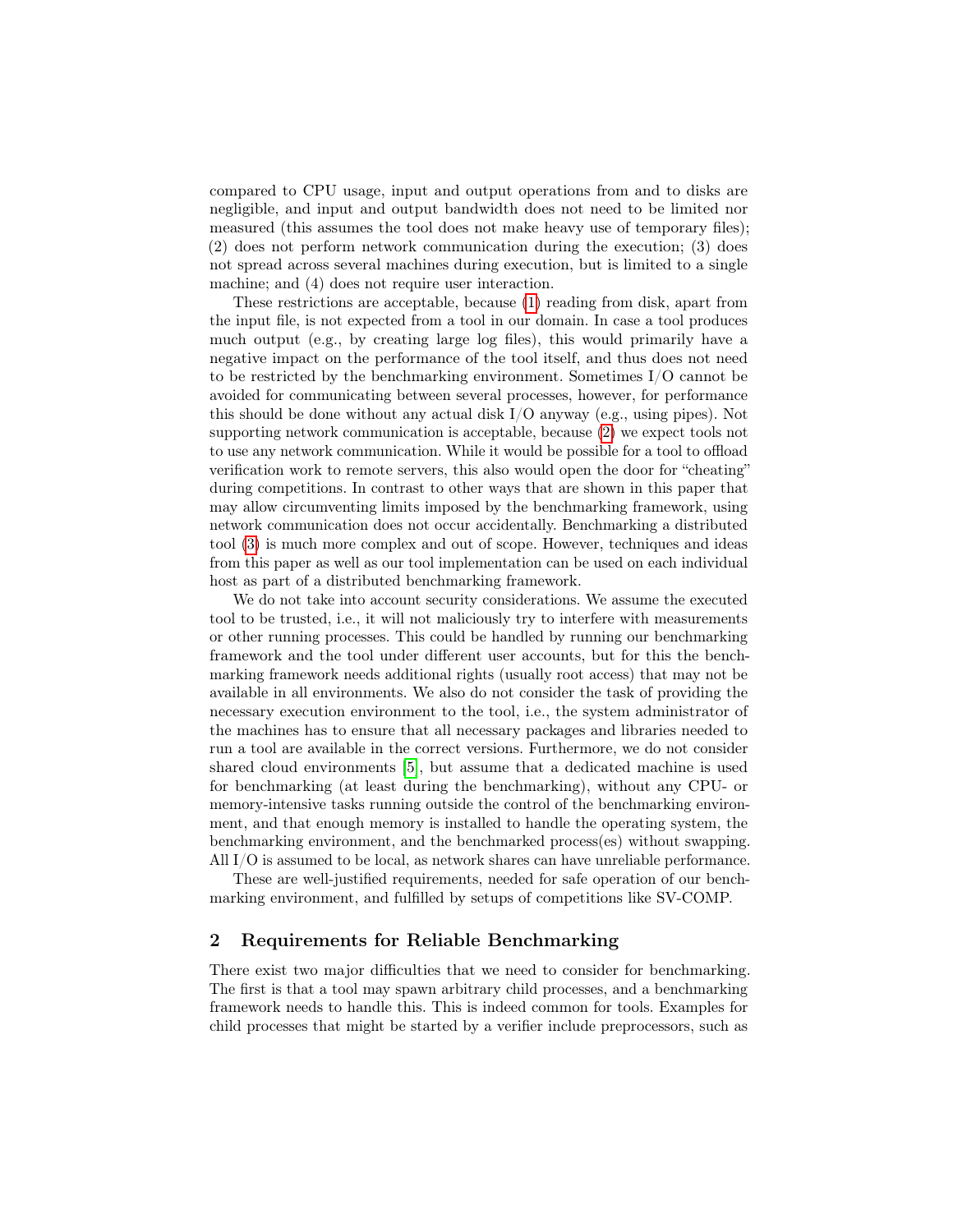CPP, or solvers, like an SMT-backend. Some tools start several child processes, each with a different analysis or strategy, running in parallel, while some verifiers spawn a separate child process to analyze counterexamples. Thus, a significant amount of the verification load (and the resource usage) can happen in one or many child processes that run sequentially or in parallel. Even if it is known that a given tool will not start child processes, for comparability of the results with other tools it is still favorable to use a generic benchmarking framework that handles child processes correctly.<sup>[4](#page-0-0)</sup>

The second problem occurs when the benchmarking framework should assign specific hardware resources to tool runs, especially if such runs are executed in parallel and the resources need to be divided between them. Current machine architectures can be complex and a sub-optimal resource allocation can negatively affect the performance and lead to non-deterministic and thus nonreproducible results. Examples for differing machine architectures can be seen on the supplementary web page.<sup>[5](#page-0-0)</sup>

In the following, we list five specific requirements that take these problems into account and need to be followed for reliable benchmarking. This list should serve as a checklist not only for implementors of benchmarking frameworks, but also for assessing the quality of experimental results.

#### 2.1 Measure and Limit Resources Accurately

Time. The CPU time of a tool must be measured and limited accurately, including the CPU time of all child processes started by the tool.

Memory. For benchmarking, we are interested in the peak resource consumption of a process, i.e., what is the smallest amount of resources with which the tool could successfully be executed. Thus the memory usage of a process should be defined as the peak size of all memory pages that occupy some system resources. This means, for example, that the size of the address space of a process should not be measured and limited, because it may be much larger than the actual memory usage, for example due to memory-mapped files or due to allocated but unused memory pages (which do not actually take up resources because the Linux kernel lazily allocates physical memory for a process only when a virtual memory page is first written to, not when it is allocated). The size of the heap, however, may be too low if data are stored on the stack, and the so-called resident set of a process (the memory that is currently kept in RAM) does not include pages that are used but swapped out.

If a tool consists of multiple processes, these can use shared memory such that the total memory usage of a group of processes is less than the sum of their individual memory usages. Shared memory occupies system resources only once and thus needs to be counted only once by the benchmarking framework.

<sup>4</sup> Our experience from competition organization shows that developers of complex verification systems are not always aware of how their system spawns child processes and how to properly kill them.

 $^5$  <http://www.sosy-lab.org/~dbeyer/benchmarking>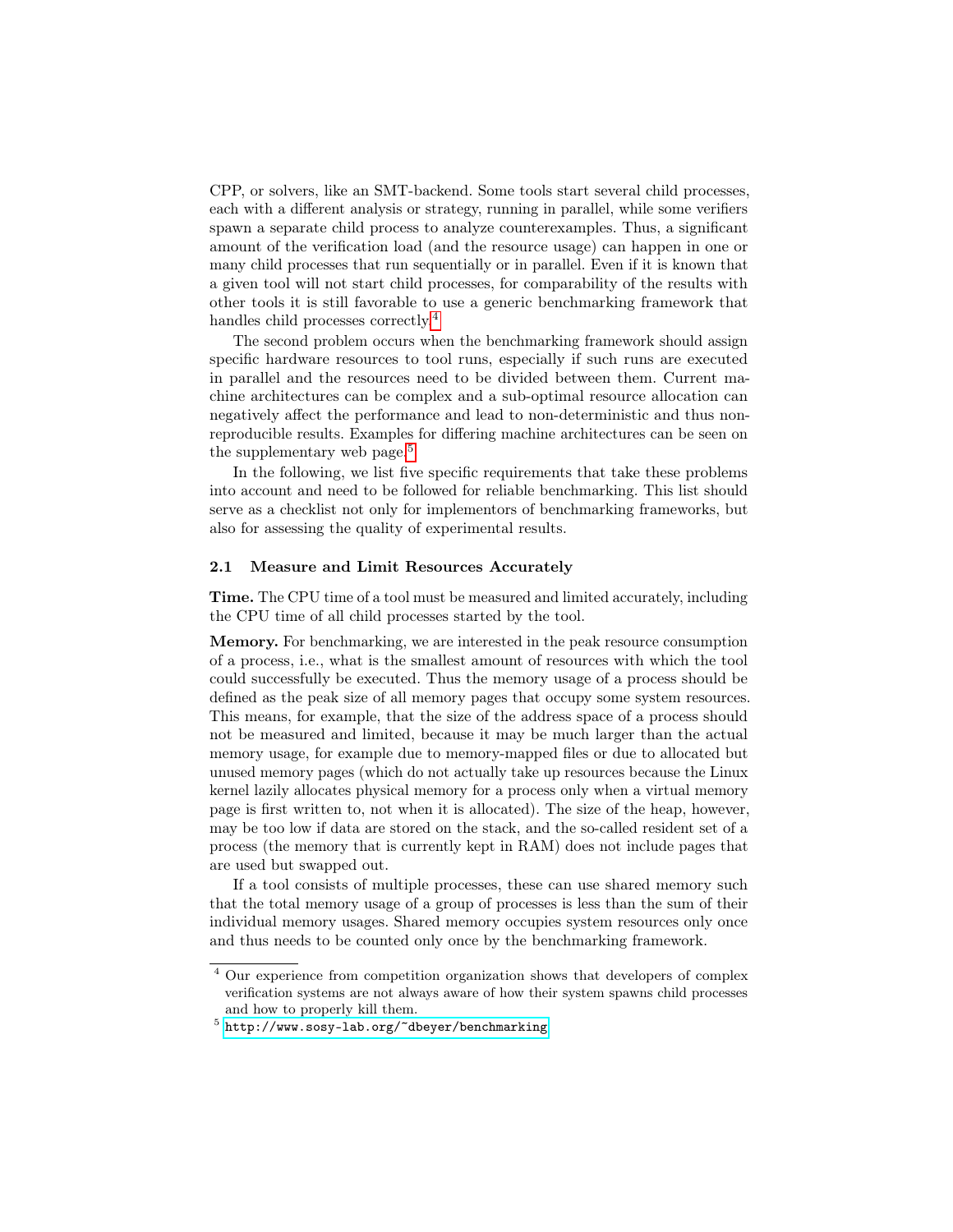Setting a limit on the memory usage is important and should always be done, because otherwise the amount of memory available to the tool is the amount of free memory in the system, which varies over time and depends on lots of external factors, preventing reproducible results.

#### 2.2 Kill Processes Reliably

If a resource limit is violated, it is necessary to reliably kill the tool including all of its child processes. Even if the tool terminates itself, the benchmarking environment needs to ensure that all child processes are also terminated. Otherwise a child process could keep running and occupy CPU and memory resources, which might influence later benchmarks on the same machine.

## 2.3 Assign Cores Deliberately

Special care is necessary for the selection of CPU cores that are assigned to one tool run. For the operating system, a core is a processing unit that allows execution of one thread. This means that if the CPU supports hyper-threading (i.e., the execution of several threads at the same time in the same physical CPU core), each of the virtual cores is treated as a separate core (processing unit) by the operating system; i.e., the operating system does not distinguish between virtual cores and physical cores. However, because two threads on different virtual cores in the same physical CPU core can influence the performance of each other, there should never be two simultaneous tool executions on two virtual cores of one physical core (just like there should never be two simultaneous tool executions sharing one virtual core). To show that this is important, we executed benchmarks using the verifier CPAchecker on a machine with hyper-threading and on purpose forced two parallel executions of the verifier on the same physical core. This increased the used CPU time by 41 %. More details on this benchmark can be found in the appendix.

Another restriction that should be followed is that the cores for one run should not be split across several CPUs if the run does not need more cores than one CPU can provide, because communication between cores on the same CPU is faster than between different CPUs, and cores share certain caches.

#### 2.4 Respect Non-Uniform Memory Access

Systems with several CPUs often have an architecture with non-uniform memory access (NUMA), which also needs to be considered by a benchmarking environment. In a NUMA architecture, a single processor or a group of processors can access parts of the system memory locally, i.e., directly, while other parts of the system memory are remote, i.e., they can only be accessed indirectly via another CPU, which is slower. The effect is that once a processor has to access remote memory, this leads to a performance degradation depending on the load of the inter-CPU connection and the other CPU. Hence, a single run of a tool should be bound to memory that is local to its assigned CPU cores, in order to avoid non-deterministic delays stemming from remote memory access. To show that this is important, we executed benchmarks using the verifier CPAchecker on a machine with two CPUs and NUMA and on purpose assigned the cores of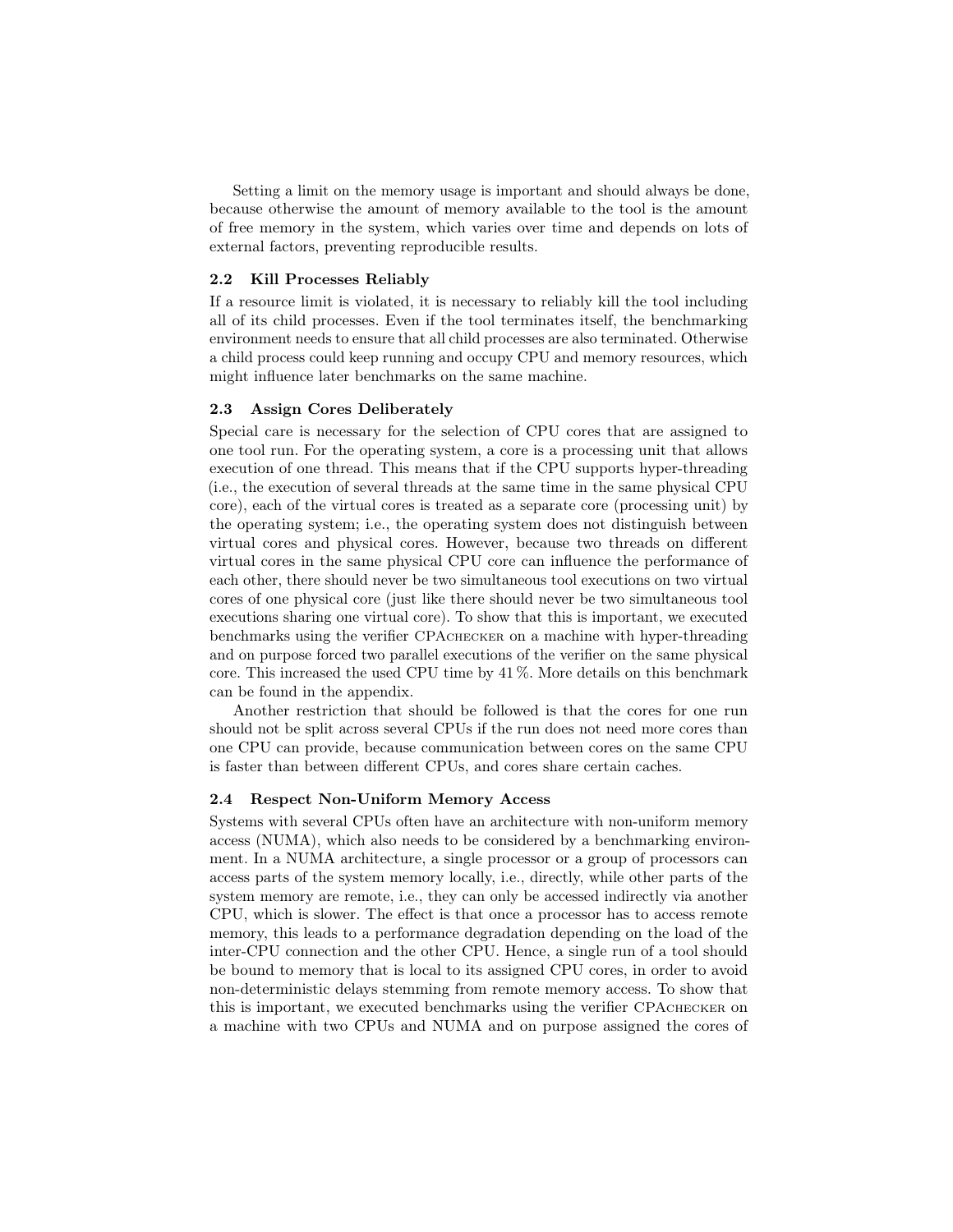one CPU and the memory attached to the other CPU to each run of the tool, such that all memory accesses were indirect. This increased the used CPU time by 11 %. More details on this benchmark can be found in the appendix.

#### 2.5 Avoid Swapping

Swapping out memory must be avoided during benchmarking, because it may degrade performance in a non-deterministic way. This is especially true for the benchmarked process(es), but even swapping of an unrelated process can negatively affect the benchmarking, if the benchmarked process has to wait for more free memory to become available. Absolutely preventing swapping can typically only be done by the system administrator by turning off all available swap space. In theory, it is not even enough to ensure that the OS, the benchmarking environment, and the benchmarked processes all fit into the available memory, because the operating system can decide to start swapping even when there is still memory available, for example, if it decides to use some memory as cache for physical disks. However, for benchmarking CPU-bound tools, with high CPU and memory usage and next to no I/O, this is unlikely to happen with modern operating systems. Thus, the main duty of the benchmarking environment is to ensure that there is no overbooking of memory, and that memory limits are enforced effectively. It is also helpful if the benchmarking environment monitors swap usage during benchmarking and warns the user of any swapping.

# <span id="page-5-0"></span>3 Limitations of Commonly Used Methods

The tools and methods that are typically used on a Linux system for measuring resource consumption and for enforcing resource limits of processes have several problems that make them unsuitable for accurate benchmarking, especially if multiple processes are involved. Any benchmarking environment needs to be aware of these limitations and avoid using naive methods for resource measurements.

## 3.1 Measuring Resources May Fail

Time. Measuring the wall time is of course easy with high accuracy using the standard tools and methods that a Linux system and most programming languages provide.

Measurement of CPU time that is based on the CPU times of single processes, for example using a variant of the system call wait (which returns the CPU time after the given process terminated), does not accurately include the CPU time of child processes that were spawned by the parent process. The Linux kernel only adds the CPU time used by child processes to that of the parent process after the child process has terminated and the parent process waited for the child's termination with a variant of the system call wait. If the child process has not yet terminated or the parent did not explicitly wait for its termination, the CPU time of the child is lost. This is a typical situation that might happen for example if a verifier starts an SMT solver as a child process and communicates with the solver via stdin and stdout. When the analysis finishes, the verifier would kill the solver process, but usually would not bother to wait for its termination. A tool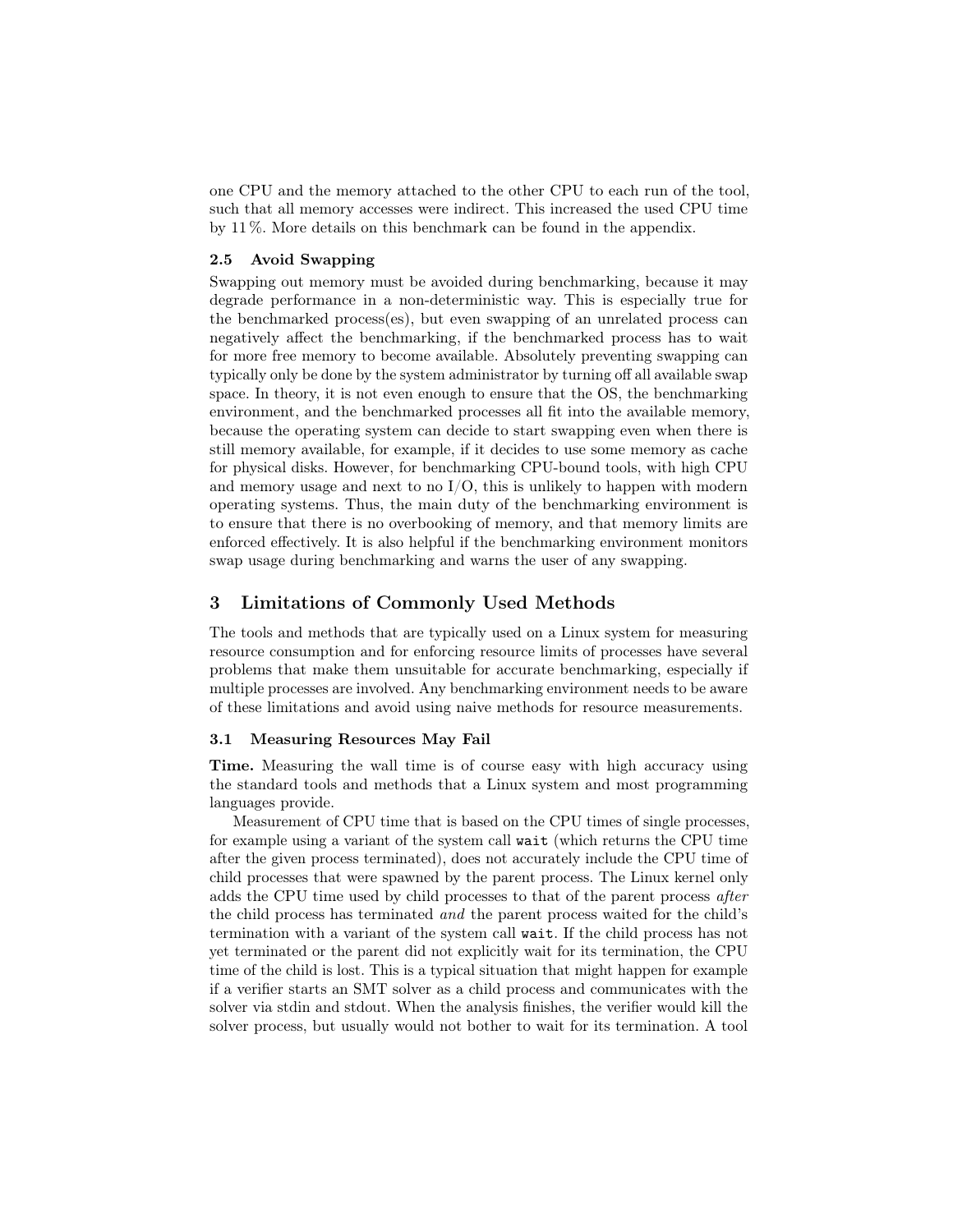that runs different analyses in parallel in child processes would also typically terminate as soon as the first analysis returns a valid result, without waiting for the other analyses' termination.<sup>[6](#page-0-0)</sup> In these cases, a large share of the total CPU time is spent by child processes but not included in the measurement.

Memory. The commonly-used Linux tools only provide a view on the current memory usage of individual processes, but we need to measure the peak usage of a group of processes. Calculating the peak usage by periodically sampling the memory usage and using the maximum is inaccurate because it might miss peaks of memory usage. If the benchmarked process started child processes, one has to recursively iterate over all child processes and calculate the total memory usage. This contains several race conditions that can also lead to inaccurate measurements, for example, if a child process terminates before its memory usage could be read. In situations where several processes share memory pages (e.g., because each of them loaded the same library, or because they communicate via shared memory), we cannot sum up the memory usage of all processes. Thus, without keeping track of every memory page of all processes, manually filtering out pages that do not occupy resources because of lazy allocation, and counting each remaining page exactly once, the measured memory usage may be wrong.

#### 3.2 Enforcing Limits May Fail

For setting resource limits, many users apply the tool ulimit, which uses the system call setrlimit. A limit can be specified for CPU time as well as for memory, and the limited process is forcefully terminated by the kernel if one of these limits is violated. However, similar to measuring time with system call wait, limits imposed with this method affect only individual processes, i.e., a tool that starts  $n$  child processes could use  $n$  times more memory and CPU time than allowed. Limiting memory is especially problematic because either the size of the address space or the size of the data segment (the heap) can be limited, which do not necessarily correspond to the actual memory usage of the process, as described above. Limiting the resident set size (RSS) is no longer supported.[7](#page-0-0)

Furthermore, if such a limit is violated, the kernel terminates only the one violating process, which might not be the main process of the tool. In this case it depends on the implementation of the tool how such a situation is handled: it might terminate itself, or it might crash, or it might even continuously re-spawn the killed child process and continue.

Thus, this method is not reliable. It is possible to use a self-implemented limit enforcement with a process that samples CPU time and memory usage of a tool with all its child processes, killing all processes if a limit is exceeded, but this is inaccurate and prone to the same race conditions described above for memory measurement.

 $6$  We experienced this when organizing SV-COMP'13, for a portfolio-based verifier. Initial CPU time measurements were significantly too low, which was luckily discovered by chance. The verifier had to be patched to wait for its sub-processes and the benchmarks had to be re-run.

<sup>7</sup> <http://linux.die.net/man/2/setrlimit>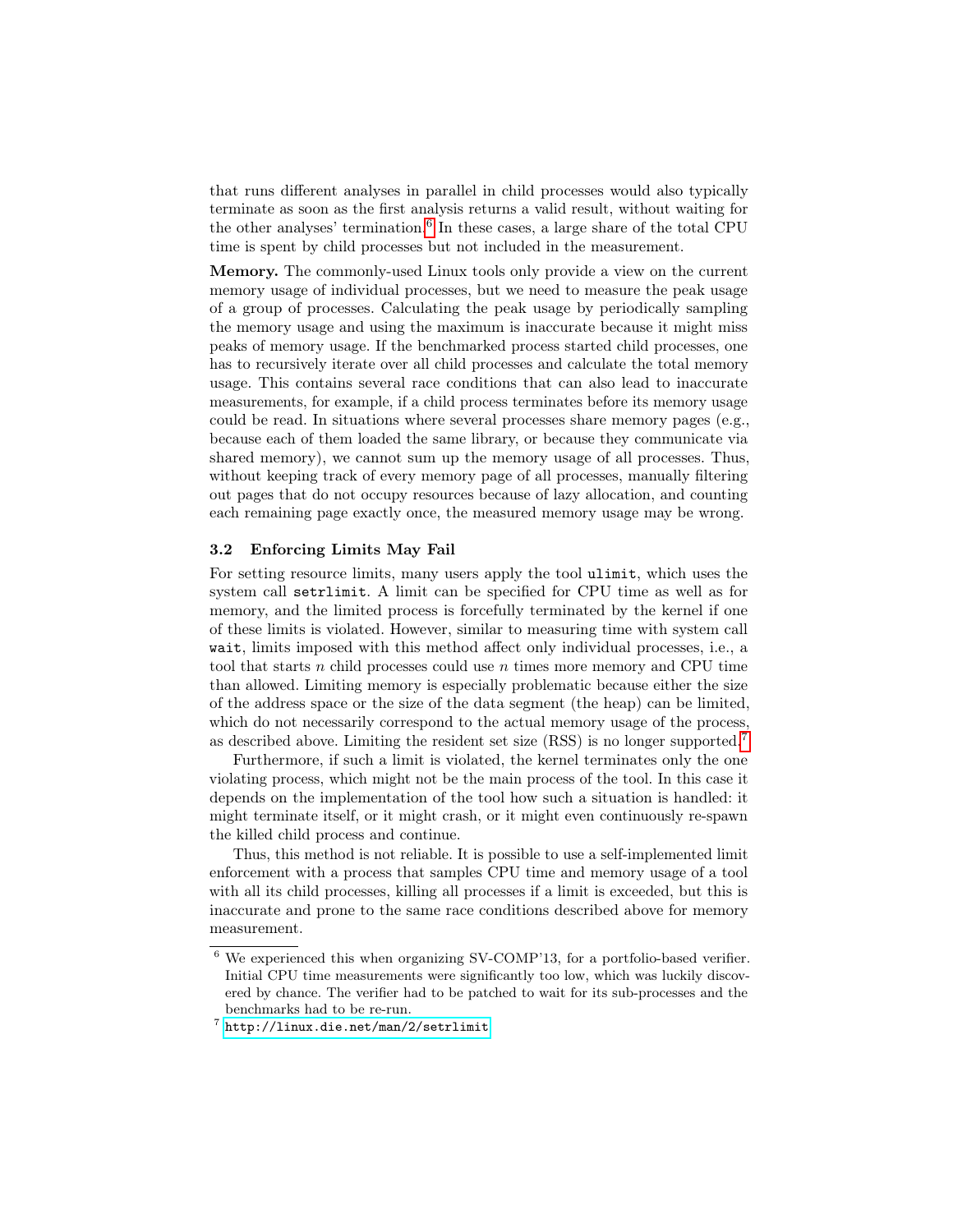## 3.3 Killing Processes May Fail

In order to kill a tool and all its child processes, one could try to (transitively) enumerate all its child processes and kill each of them. However, finding and terminating all child processes of a process may not work reliably for two reasons. First, a process might start child processes faster than the benchmarking environment is able to terminate them. While this is known as a malicious technique ("fork bomb"), it may also happen purely accidentally, for example due to a flawed logic for restarting crashed child processes of a tool. The benchmarking environment should guard against this, otherwise the machine might become unusable. Second, it is possible to "detach" child processes such that they are no longer recognizable as child processes of the process that started them. This is commonly used for starting long-running daemons that should not retain any connection to the user that started them, but also might happen incidentally if a parent process is terminated before the child process. In this case, an incomplete benchmarking environment could miss terminating child processes.

The process groups of the POSIX standard (established with the system call setpgid) are not reliable for tracking child processes. A process is free to change its process group, and tools using child processes often use this feature.

## <span id="page-7-0"></span>4 State-of-the-Art Benchmarking with Cgroups

We listed aspects that are mandatory for reliable benchmarking, and explained the flaws of commonly-used methods. In the following, we present a technology that can (and should) be used to avoid these pitfalls.

Control groups (cgroups) are a feature of the Linux kernel for managing processes and their resource usage, which is available since 2007 [\[11\]](#page-17-5). Differently from all other interfaces for these tasks, cgroups provide mechanisms for managing groups of processes and their resources in an atomic and race-free manner, and are not limited to single processes. All running processes of a system are grouped in a hierarchical tree of cgroups [8](#page-0-0) , and most actions affect all processes within a specific cgroup. Cgroups can be created dynamically and processes can be moved between them. There exists a set of so-called controllers in the kernel, each of which affects and measures the resource consumption of the processes within each cgroup regarding a specific resource. For example, there are controllers for measuring and limiting CPU time, memory consumption, and I/O bandwidth.

The cgroups hierarchy is made accessible to programs and users as a directory tree in a virtual file system, which is typically mounted at /sys/fs/cgroups. Usual file-system operations can be used to read and manipulate the cgroup hierarchy and to read resource measurements and configure limits for each of the controllers (via specific files in each cgroup directory). Thus, it is easy to use cgroups from any kind of tool, including shell scripts. Alternatively, one can use a library such as  $\text{libcg}^9$  $\text{libcg}^9$ , which provides an API for accessing and manipulating

<sup>8</sup> Actually, independent hierarchies are currently supported. We restrict ourselves to the single-hierarchy case because multiple hierarchies are going to be deprecated.

 $^9$  <http://libcg.sourceforge.net/>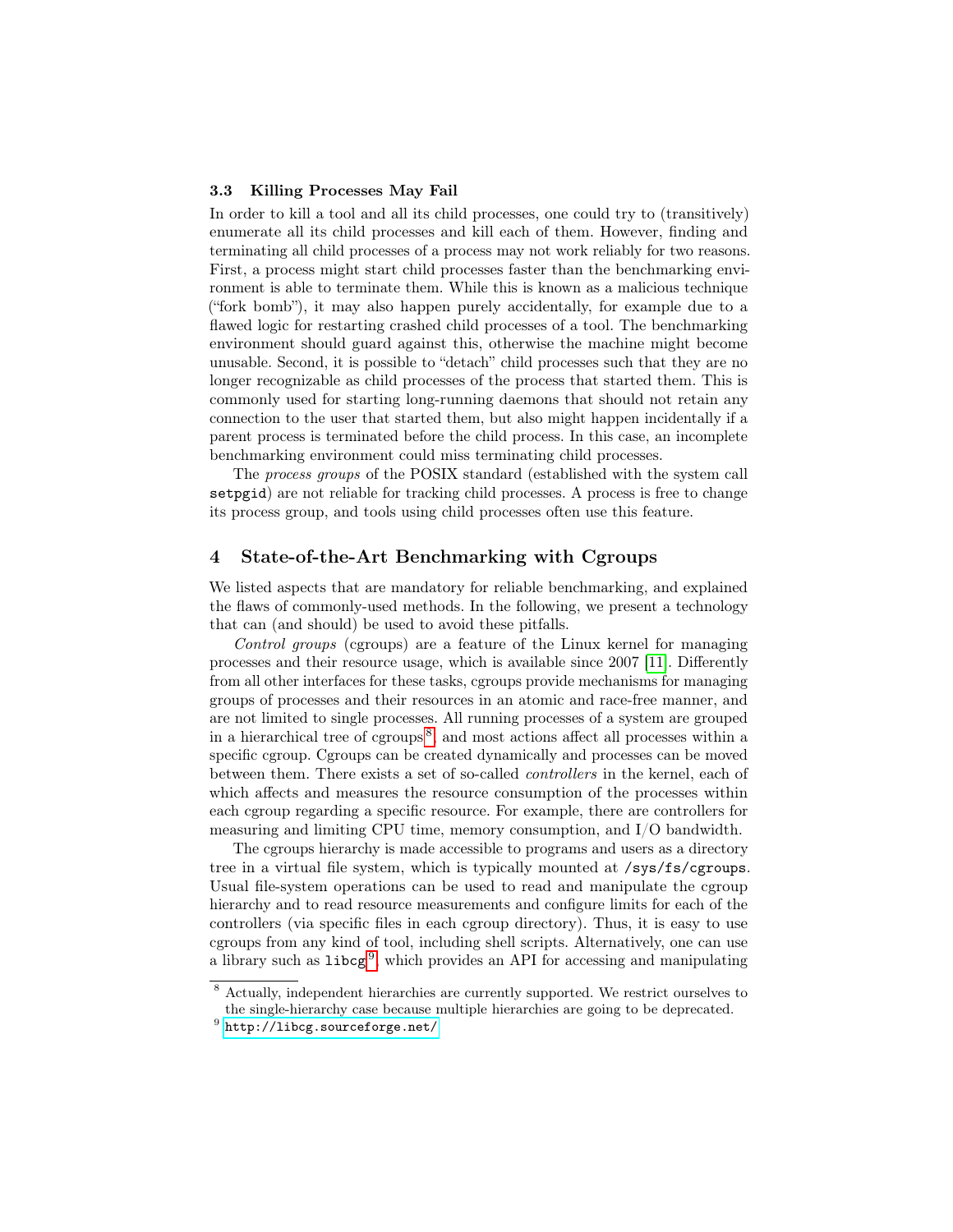the cgroup hierarchy. Settings for file permission and ownership can be used to fine-tune who is able to manipulate the cgroup hierarchy.

When a new process is started, it inherits the current cgroup from its parent process. The only way to change the cgroup of a process is direct access to the cgroup virtual file system, which is not common among programs and can be prevented using basic file-system permissions. Any other action of the process, whether changing the process group, detaching from its parent etc. will not change the cgroup. Thus, cgroups can be used to reliably track the set of (transitive) child processes of any given process by putting this process into its own cgroup. For more details on cgroups, we refer to the documentation.[10](#page-0-0)

The following cgroup controllers are relevant for reliable benchmarking:

cpuacct measures the accumulated CPU time that is used by all processes in each cgroup. A time limit cannot be defined, but can be implemented in the benchmarking environment by periodically checking the accumulated time.

cpuset allows to restrict the processes in each cgroup to a subset of the available CPU cores. On systems with more than one CPU socket and NUMA, it allows to restrict the processes to specific parts of the physical memory.

freezer allows to freeze all processes of a cgroup in a single operation. This can be used for reliable termination of a group of processes by freezing them first, sending all of them the kill signal, and afterwards unfreezing ("thawing") them again. This way the processes do not have the chance to start other processes because between the time the first and the last process receive the kill signal none of them can execute anything.

memory allows to restrict maximum memory usage of all processes together in each cgroup, and to measure current and peak memory consumption. If the defined memory limit is reached by the processes in a cgroup, the kernel first tries to free some internal caches it holds for these processes (for example disk caches), and then kills at least one process. Alternatively, instead of killing processes, the kernel can send an event to a registered process, which the benchmarking environment can use to terminate all processes within the cgroup in case of an out-of-memory event. The kernel counts only actually used pages towards the memory usage, and as the accounting of memory is done per memory page, shared memory is automatically handled correctly (every page the processes use is counted exactly once).

The memory controller allows to define two limits for memory usage, one on the amount of physical memory that the processes can use, and one on the amount of physical memory plus swap memory. If the system has swap, both limits need to be set to the same value. If only the former limit is set to a specific value, the processes could use so much memory plus all of the available swap memory (and the kernel would automatically start swapping out the processes if the limit on physical memory is reached). Similarly, when reading the peak memory consumption, the value for physical memory plus swap memory should be used. Sometimes, the current memory consumption of a cgroup is not zero

 $^{10}$  <https://www.kernel.org/doc/Documentation/cgroups/>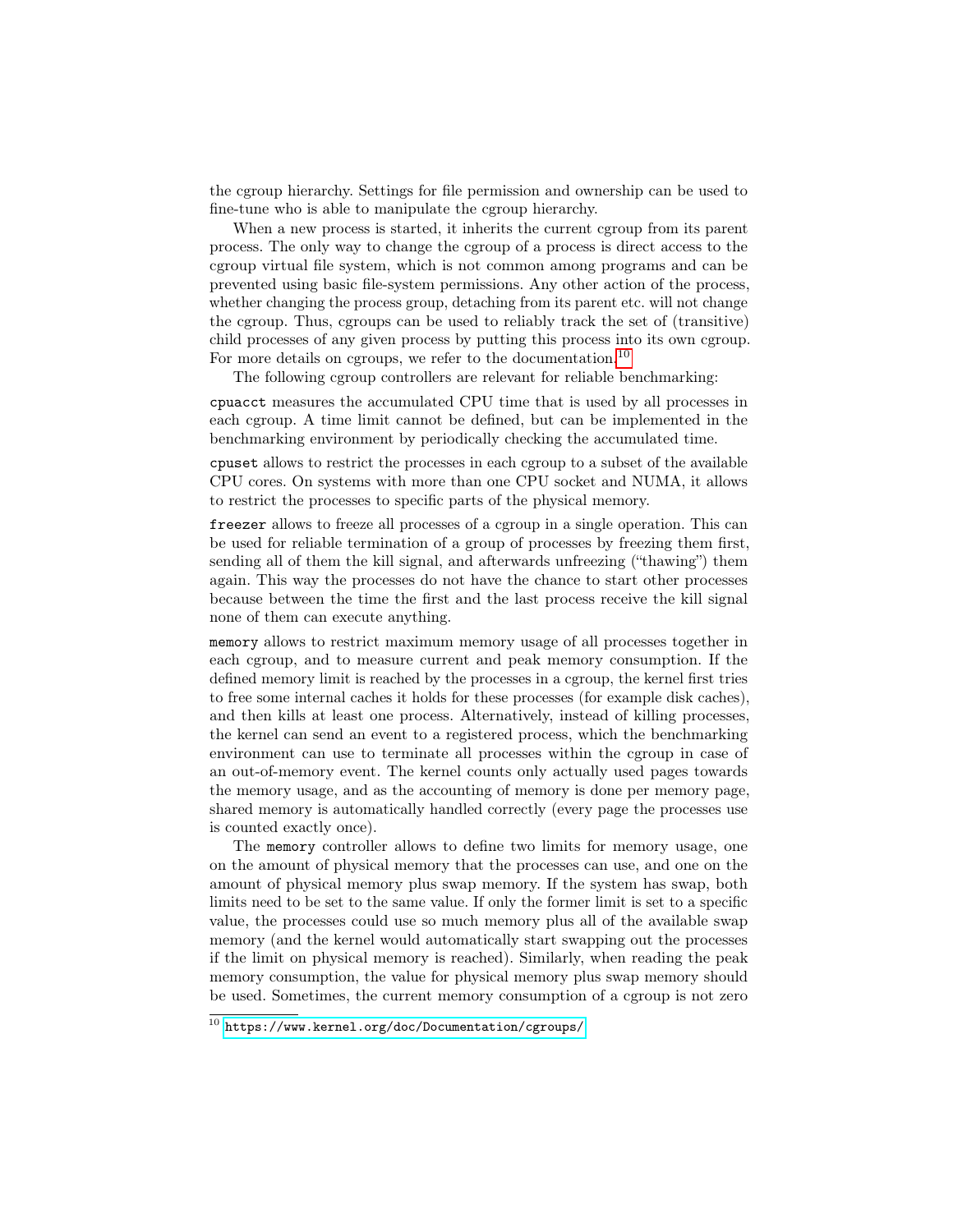even after all processes of the cgroup have been killed if the kernel decided to still keep some pages of these processes in its disk cache. To avoid influencing the measurements of other runs by this, a cgroup should be used only for a single run and deleted afterwards, with a new run getting a new, fresh cgroup.<sup>[11](#page-0-0)</sup>

The numbering system of the Linux kernel (which is also used by the cpuset controller when restricting the available CPU cores) for a system with  $n$  physical cores is such that continuous ids from 0 to  $n-1$  are assigned to the first virtual core (processing unit) of each physical core of all CPU sockets in the system, and, in case there are physical cores with more than one virtual core, the ids from  $n$ to  $2n-1$  are assigned to the second virtual core of each physical core, and so on. For example, consider a system with 2 CPU sockets with 8 physical cores each and 2 virtual cores (processing units) per physical core. There are 16 physical cores in the system, so ids 0–15 refer to the first virtual core of each of these physical cores, and ids 16–31 refer to the other virtual cores. The ids belonging to the first CPU are 0–7 and 16–23, the ids 8–15 and 24–31 belong to the second CPU. The ids of a pair of processing units that share the same physical core differ by 16 in this machine, e.g., (virtual) cores 0 and 16 belong to the same physical core and should be used together. This information can be extracted from certain files in the directories /sys/devices/system/cpu/cpu<id>/topology/ or from /proc/cpuinfo.

# <span id="page-9-0"></span>5 BenchExec: A Framework for Reliable Benchmarking

In the following, we describe our implementation of a cgroups-based benchmarking framework that fulfills the requirements from Sec. [2](#page-2-0) by using the techniques from Sec. [4.](#page-7-0) It is available as open source under the Apache 2.0 License on GitHub<sup>[12](#page-0-0)</sup>.

BenchExec is split into two parts. The first is responsible for benchmarking a single run of a given tool, including the reliable limitation and accurate measurement of resources. This part is also designed such that it is easy to use from within other benchmarking frameworks. The second part is responsible for benchmarking a whole set of runs, i.e., running one or more tools on a collection of input files by delegating each run execution to the first part, which is responsible for a single run, and then aggregating the results.

## 5.1 System Requirements

In order to use our cgroup-based benchmarking framework BenchExec, a few requirements are necessary that may demand for assistance by the administrator of the benchmarking machine. Apart from running a Linux kernel, cgroups including the four controllers listed in the previous section must be enabled and the account for the benchmarking user needs the permissions to manipulate (a part of) the cgroup hierarchy. Any Linux kernel version of the last years is acceptable, though there have been performance improvements for the memory

 $11$  Or clear the caches with drop\_caches.  $12$  <https://github.com/dbeyer/benchexec/>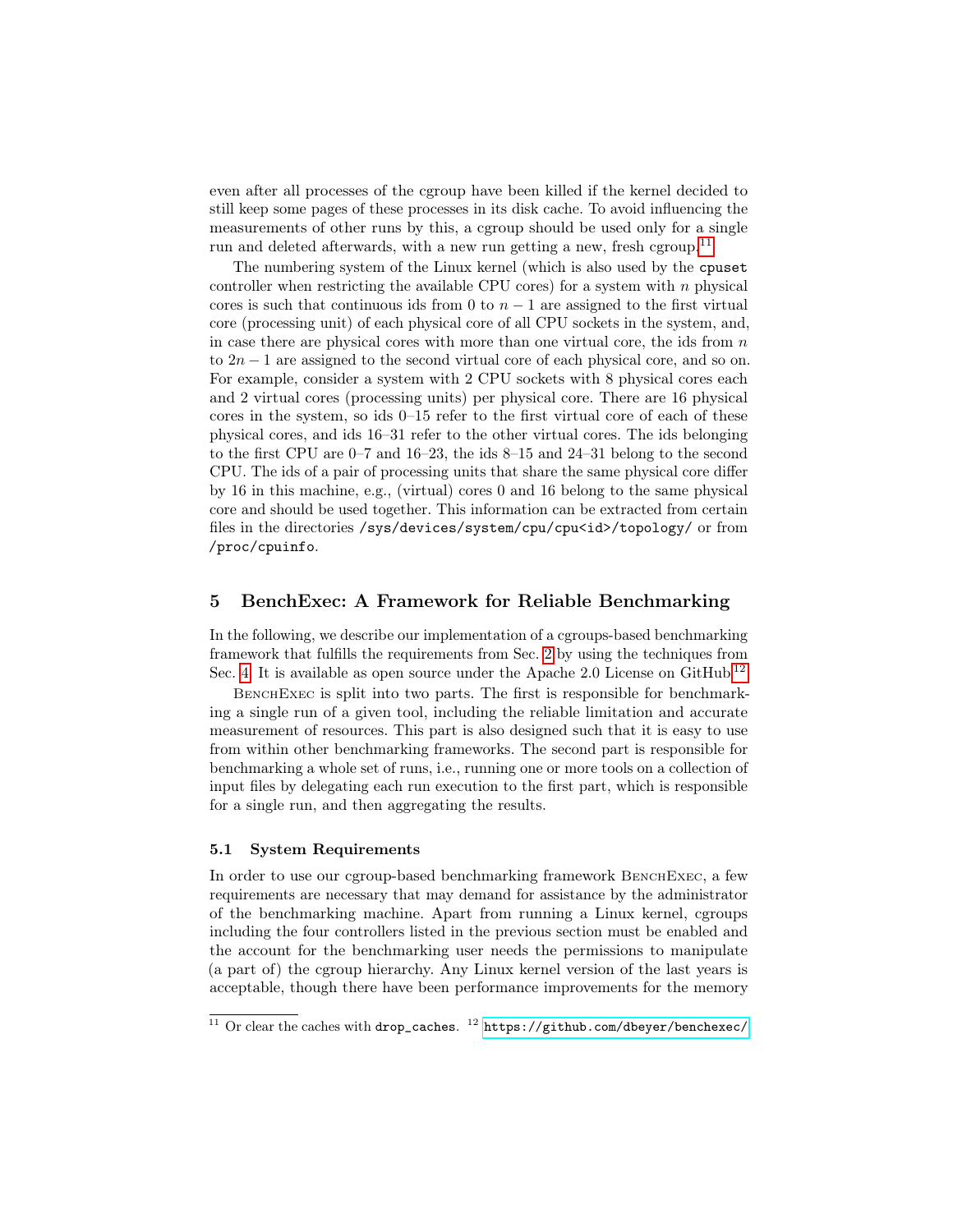controller in version  $3.3<sup>13</sup>$  $3.3<sup>13</sup>$  $3.3<sup>13</sup>$ , and cgroups in general are still getting improved, thus, using a recent kernel is recommended. If the benchmarking machine has swap, swap accounting must be enabled for the memory controller. For enabling cgroups and giving permissions we refer to standard Linux documentation.

After these steps, no further root access is necessary and everything can be done with a normal user account. Thus, it is possible to use machines for benchmarking that are not under own administrative control. By creating a special cgroup for benchmarking and granting rights only for this cgroup, it is also possible for the administrator to prevent the user from interfering with other processes and to restrict the total amount of resources that the benchmarking may use. For example, one can specify that a user may use only a specific subset of CPU cores and amount of memory for benchmarking, or partition the resources of shared machines among several users.

#### <span id="page-10-0"></span>5.2 Benchmarking a Single Run

We define a run as a single execution of a tool, with the inputs being

- the full command line, i.e., the path to the executable with all configuration arguments plus the name of the input file, and optionally,
- the limits for CPU time, wall time, and memory, and
- the list of CPU cores and memory banks to use.

Executing a run produces the following outputs:

- the exit code of the main process,
- output written to stdout and stderr by the tool,

– the CPU time, wall time, and peak memory consumption used by the tool. The program runexec is able to execute a run given the necessary inputs, providing the outputs and ensuring (using cgroups) adherence to the specified resource limits, reliable cleanup of processes after execution (i.e., no process survives), and accurate measurement of the resource usage. This program is runnable stand-alone, in which case the inputs are passed as command-line parameters. Alternatively, the program is usable as a module from within other Python scripts for a more convenient integration into benchmarking frameworks.

An example command line for executing a tool on all 16 (virtual) cores of the first CPU of a dual-CPU system, with a memory limit of 16 GB on the first memory bank and a time limit of  $100 s$  would be:

```
runexec --timelimit 100 --memlimit 16000000000
```
--cores 0-7,16-23 --memoryNodes 0 -- <TOOL\_CMD>

The output of runexec then looks like this (log on stderr, result on stdout):

```
2015-01-20 10:35:35 - INFO - Starting command <TOOL_CMD>
2015-01-20 10:35:35 - INFO - Writing output to output.log
exitcode=0
returnvalue=0
walltime=1.51596093178s
cputime=2.514290687s
memory=130310144
```
 $^{13}$  <http://lwn.net/Articles/484251/>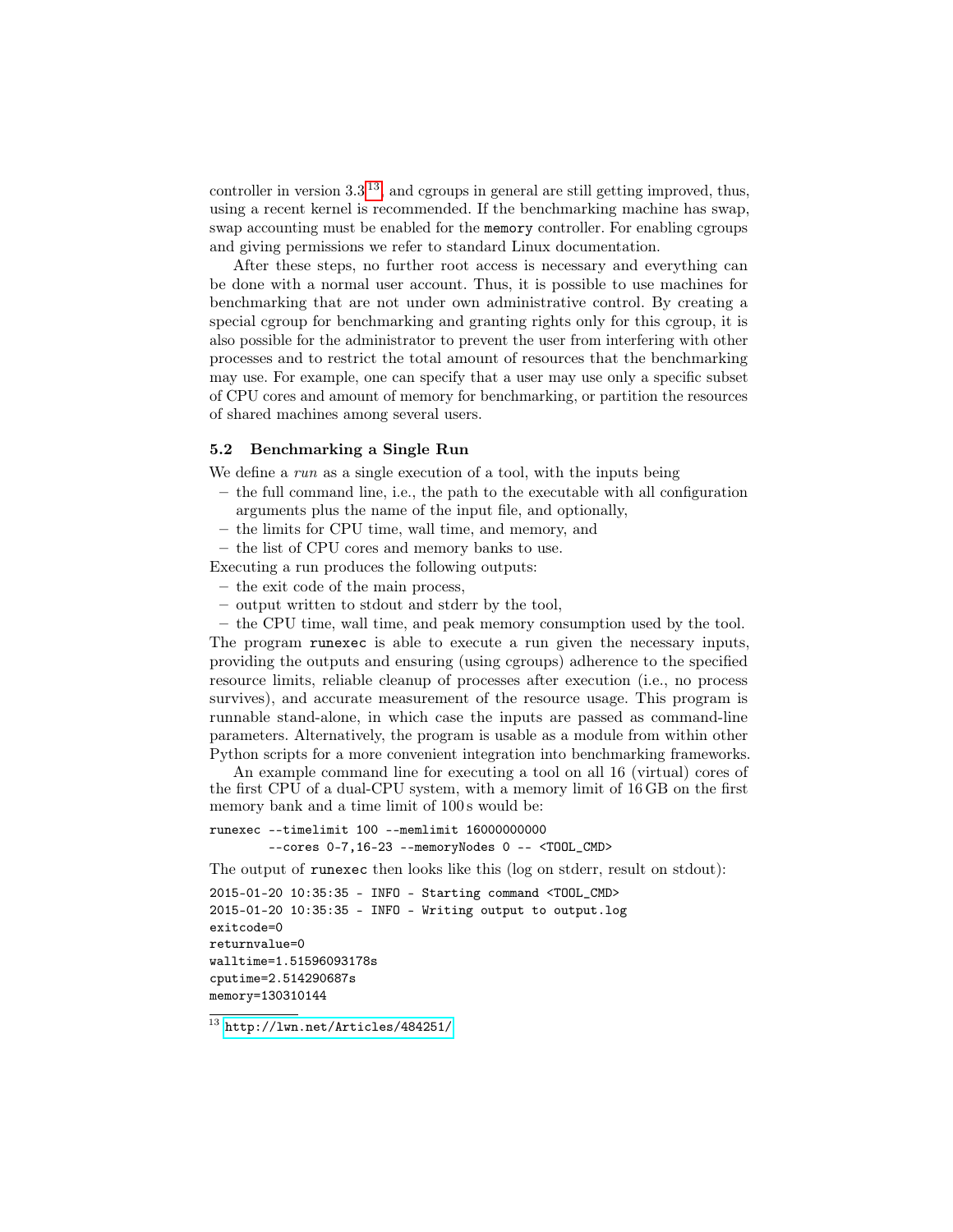In this case, the run took 1.5 s, and the tool used 2.5 s of CPU time and about 130 MB of RAM before returning successfully (exit code 0). The same could be achieved from within a Python program with three lines of code by importing runexec as a module as explained in the documentation <sup>[14](#page-0-0)</sup>.

## 5.3 Benchmarking a Collection of Runs

Benchmarking typically consists of processing tool runs on hundreds or thousands of input files, and there may be several different tools or several configurations of the same tool that run on the same input files.

The program benchexec allows to execute multiple runs. It receives as input

- a set of input files,
- the name of the tool to use,
- command-line arguments for the tool to specify the configuration,
- any limits for CPU time, wall time, memory, and number of CPU cores, and – the number of runs that should be executed in parallel.
- These inputs are given in XML format; an example can be seen in the tool documentation [14](#page-10-0). Additionally, a tool-specific Python module needs to be written that contains functions for creating a command-line string for a run (including input file and user-defined command-line arguments) and for determining the (verification) result from the exit code and any output of the tool. Such a module typically has under 50 lines of Python code, and needs to be written only once per tool. We are often also interested in classifying the result into expected and incorrect answers. BenchExec currently supports this for the domain of automatic software verification, where it gets as input a property to be verified in the format used by SV-COMP  $[4]$ <sup>[15](#page-0-0)</sup>.

As an extension, the script and the input format also allow to specify different configuration options (e.g., the appropriate machine model for each input file) for subsets of the input files, as well as to specify several different tool configurations at once, each of which will be benchmarked against all input files.

The program benchexec first tries to find a suitable allocation of the available resources (CPU cores and memory) to the number of parallel runs. It checks whether there are enough CPU cores and memory in the system to satisfy the core and memory requirements for all parallel runs. Then it assigns cores to each parallel run such that a run is not spread over different CPU sockets and (if possible) different runs do not use virtual cores that belong to the same physical core. For memory, it ensures that enough memory is available for all runs and that every run uses only memory that is directly connected to the CPU socket(s) on which the run is executed (to avoid performance problems due to NUMA). Thus, benchexec automatically guarantees meaningful resource allocations.

Afterwards, benchexec uses runexec to execute the benchmarked tool on each input file with the appropriate command line, resource limits, etc. It also interprets the output of the tool and determines whether the result was correct.

 $^{14}$ <https://github.com/dbeyer/benchexec/blob/master/doc/INDEX.md>

<sup>&</sup>lt;sup>15</sup> Tools that do not support this specification format can also be benchmarked. In this case the specification is used by the script only to determine the expected result.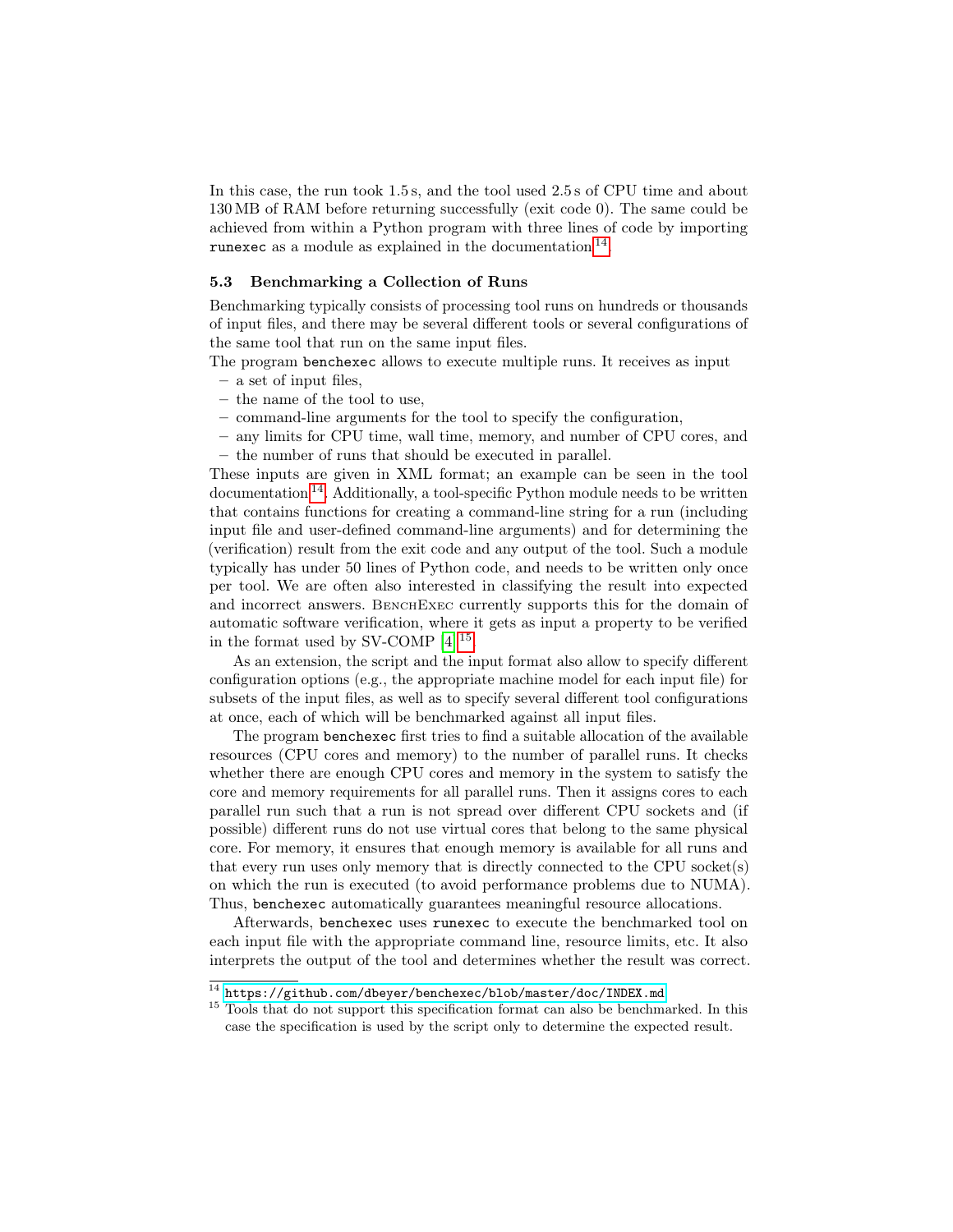The result of the script is a table (in XML format) that contains all information about the executed runs: returned result, exit code, CPU time, wall time, and memory usage. The output of the tool for each run is available in separate files. Additional information such as current date and time, the host and its system information (CPU and RAM), and the effective resource limits are also recorded.

The program table-generator allows to produce tables from the results of one or more executions of benchexec. If several result sets are given, they are combined and presented one per column group in the table, allowing to easily compare the results, for example, across different configurations or revisions of a tool, or across different tools. Each line of the generated table contains the result for one input file. There are columns for the output of the tool, the CPU time, the wall time, the memory usage etc. These tables are written in two formats. A CSV-based format allows them to be imported in further tools, such as gnuplot or R for producing plots and statistical evaluations, a spreadsheet program, or a paper written in LATEX by using a package for CSV import. The second format is HTML, which allows the user to view the tables conveniently with nothing more than a browser. Furthermore, the HTML table is interactive and generates scatter and quantile plots for selected columns, allows columns and rows to be filtered, and provides access to the text output of the tool for each individual run. Examples of such tables can be seen on the supplementary webpage.[16](#page-0-0)

If a tool outputs more interesting data (e.g., time statistics for individual parts of the analysis, number of created abstract states, or SMT queries), those data can also be added to the generated tables if a function is added to the tool-specific Python module which extracts such data values from the output of the tool. All features of the table (such as generating plots) are immediately available for the columns with such data values as well.

#### 5.4 Discussion

We would like to discuss a few of the design decisions and goals of BENCHEXEC.

BenchExec aims at not impacting the external validity of benchmarks by avoiding to use an overly artificial environment (such as a virtual machine) or influencing the benchmarked process in any way (except for the specified resource limits). Resource limitations and measurements are done using the respective kernel features that are present and active on a standard machine anyway.

We designed BENCHEXEC with extensibility and flexibility in mind. Support for other tools and result classifications can be added with a few lines of Python code. The program runexec, which does the actual benchmark execution and resource measurement, can be used separately as a stand-alone tool or a Python module, for example within other benchmarking frameworks. Result data is present as CSV tables, which allows processing with arbitrary software.[17](#page-0-0)

We choose not to base BENCHEXEC on a container solution such as LXC or Docker because, while these provide resource limitation and isolation, they

 $^{16}$  <http://www.sosy-lab.org/~dbeyer/benchmarking#tables>

<sup>&</sup>lt;sup>17</sup> For example, BENCHEXEC is used to automatically check for regressions in the integration test-suite of CPAchecker.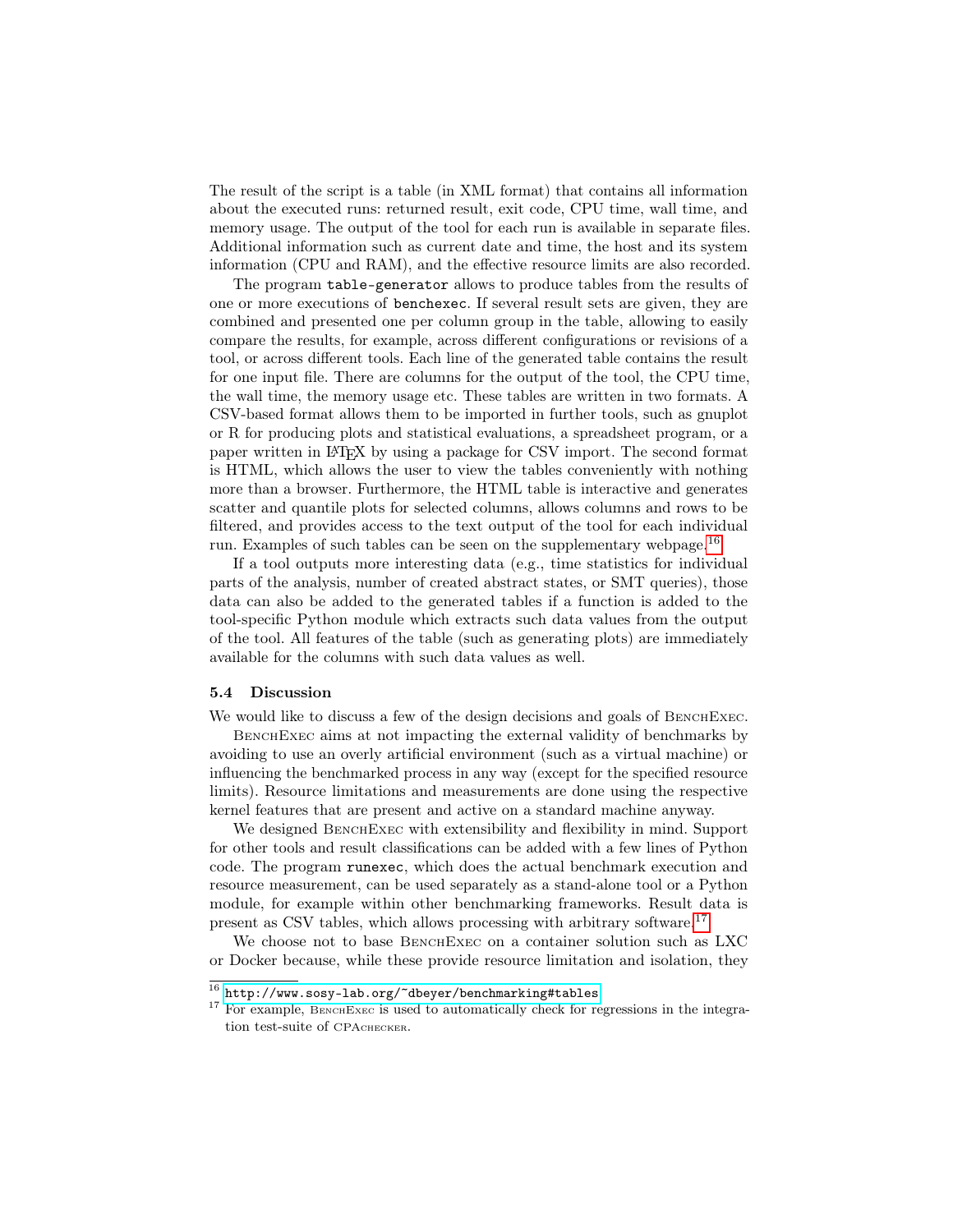typically do not focus on benchmarking and precisely controlling resource allocation as well as measuring resource consumption may be difficult or impossible. Furthermore, requiring a container solution to be installed would limit the amount of machines on which BenchExec can be used significantly, for example because on many machines (especially in bigger HPC clusters) the Linux kernel is too old, or such an installation is not possible due to administrative restrictions. Using cgroups directly minimizes both the necessary version requirements as well as the installation effort and the necessary access rights.[18](#page-0-0)

We use XML as input and output format because it is a structured format that is readable and writable by both humans and tools, and it is self-documenting. For example, users can use comments in the input file. The script can not only store customized result data, but also additional meta data in the result file. This allows to document information about the benchmarking environment, which is important in scientific work because it increases the reproducibility of the results.

Python was chosen as programming language because it is expected to be available on every relevant Linux machine and it is easy to write the tool-specific module even for people that have not much experience in programming.

## 6 Related Work

For computer networking, the MININET HI-FI project [\[7\]](#page-17-6) also advocates reproducible experiments in their community. In order to achieve resource isolation of processes that belong to different virtual hosts, the tool relies on cgroups.

Other works identify more sources of non-deterministic effects that may influence performance results and proposes methods to address them, such as size of environment variables and order of objects during linking [\[9\]](#page-17-7).

In the verification community, there exist several other benchmarking tools that share the same intent and common features as our benchmarking environment. However, as of April 2015, no tool we know fulfills all requirements for reliable benchmarking which are presented in Sect. [2.](#page-2-0) In the following we discuss several existing benchmarking tools in their latest versions as of April 2015. This selection can impossibly be exhaustive, as there exist many different such tools.

The tool RUNLIM  $^{19}$  $^{19}$  $^{19}$ , in version 1.7, allows to benchmark another executable and limits both CPU time and memory. It does so by sampling time and memory consumption recursively for a process hierarchy, and thus cannot guarantee accurate measurements and limit enforcement. The tool cannot terminate a process hierarchy reliably, because it only terminates the main process with kill.

The tool PYRUNLIM  $^{20}$  $^{20}$  $^{20}$ , a port of RUNLIM to the Python programming language, has a few more features, such as setting the CPU affinity of a process, and aims at killing process hierarchies more reliably. However, in the latest version 2.11,

<sup>&</sup>lt;sup>18</sup> We successfully use BENCHEXEC on four different clusters, each under different administrative control and with software as old as SuSE Enterprise 11 and Linux 3.0, and on the machines of the student computer pool of our faculty.

 $^{19}$ <http://fmv.jku.at/runlim/>

<sup>20</sup> <http://alviano.net/2014/02/26/>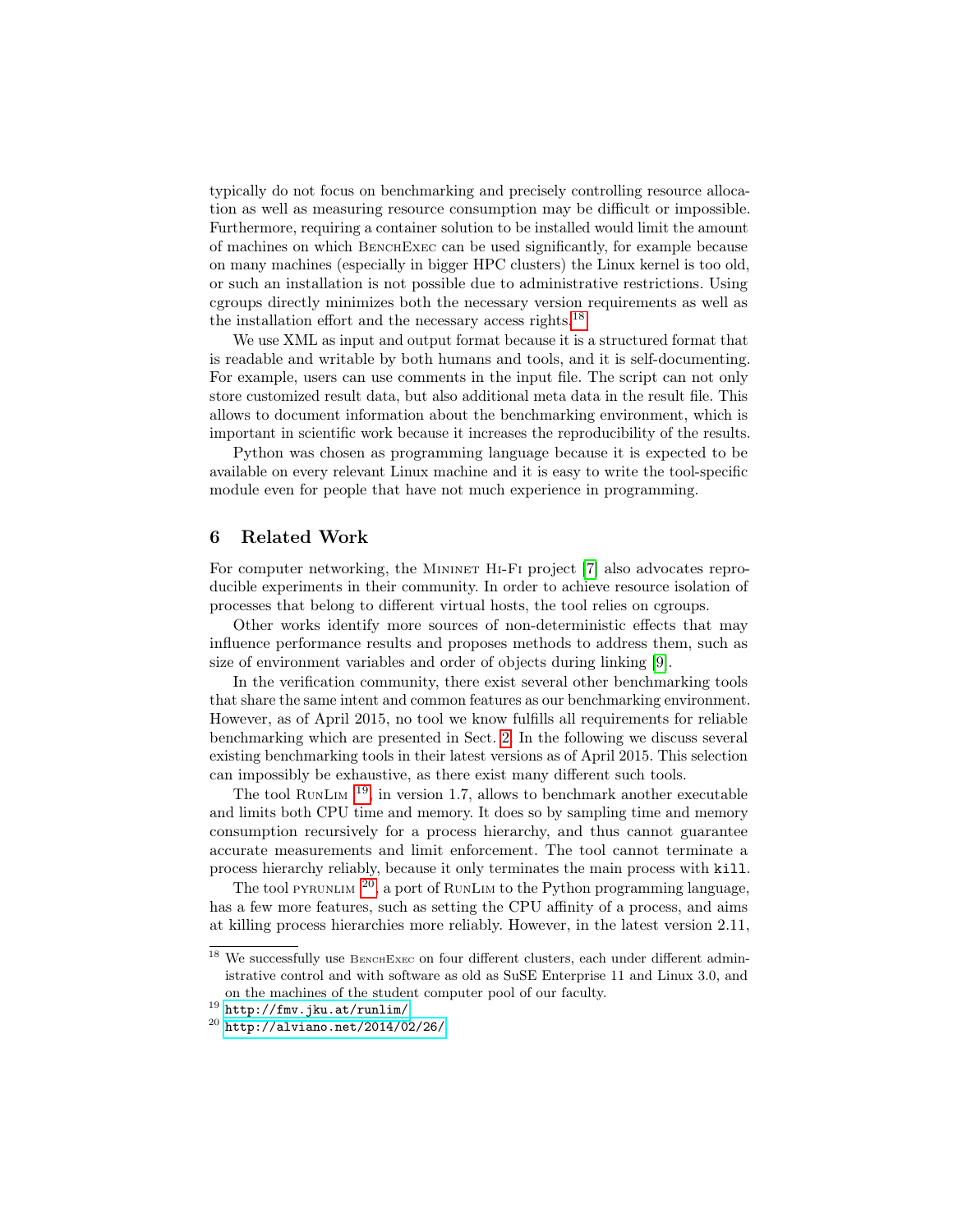it does not use cgroups and also takes sample measurements recursively over process hierarchies, which —as all sampling-based methods— is not accurate.

The Satisfiability Modulo Theories Execution Service (SMT-Exec) [21](#page-0-0) was a solver execution service provided by the SMT-LIB initiative. For enforcing resource limits, SMT-Exec used the tool TREELIMITEDRUN <sup>[22](#page-0-0)</sup>. It uses the system calls wait and setrlimit, and thus, is prone to the restrictions argued in Sect. [3.](#page-5-0)

StarExec [\[12\]](#page-17-8), a web-based service developed at the Universities of Iowa and Miami, is the successor of SMT-Exec. The main goal of StarExec is to facilitate the execution of logic solvers on given input files, both of which may be supplied by the user. The Oracle Grid Engine takes care of queuing and scheduling runs. For measuring CPU time and memory consumption, as well as enforcing resource limits, StarExec delegates to RUNSOLVER  $^{23}$  $^{23}$  $^{23}$  [\[10\]](#page-17-9), available in version 3.3.5, that also is prone to the limitations (Sect. [3\)](#page-5-0).

The CProver Benchmarking Toolkit (CPBM)<sup>[24](#page-0-0)</sup>, available in version 0.5, ships helpers for verification-task patch management and result evaluation, and also allows benchmarking. However, the limits for CPU time and memory  $2^5$  are enforced by ulimit, and thus, accurate benchmarking is not guaranteed.

The Versioning Competition Workflow Compiler (VCWC) [\[6\]](#page-17-10) is an effort to create a fault-tolerant competition platform that supports competition maintainers in order to minimize their amount of manual work. This project, in the latest development version [26](#page-0-0), defines its own benchmarking container, also relying on ulimit to enforce time limits. If the administrator of the benchmarking machine manually designed and created a cgroup hierarchy that enforces an appropriate partitioning of CPU cores and memory nodes, and defined a memory limit, the scripts of VCWC can execute runs within these existing cgroups, but they cannot automatically create the appropriate cgroups like BenchExec. Furthermore, measurement of CPU time and memory, as well as termination of processes, is not done with cgroups, and hence, may fail.

The tool BENCHKIT [\[8\]](#page-17-11), available in version  $\beta$ 2, is also used for competitions, where participants submit a virtual-machine (VM) image with their tool and all necessary software. BENCHKIT executes the tool within an instance of this VM and measures the resource usage of the tool and the operating system in the VM together. Our framework executes all tools natively on the host system and allows precise measurement of the resource consumption of the tool in isolation, without influence from factors such as the VM's operating system. BENCHKIT measures CPU time and memory consumption of the VM using sampling with the performance monitoring tool sysstat  $^{27}$  $^{27}$  $^{27}$ . BENCHKIT does not ensure that the CPU cores and the memory for a run are assigned such that hyper-threading and

 $21$  <http://smt-exec.org>

<sup>22</sup> <http://smtexec.cs.uiowa.edu/TreeLimitedRun.c>

<sup>23</sup> [http://www.cril.univ-artois.fr/](http://www.cril.univ-artois.fr/~roussel/runsolver/)∼roussel/runsolver/

<sup>24</sup> <http://www.cprover.org/software/benchmarks/>

<sup>&</sup>lt;sup>25</sup> c.f. verify.sh in the CPBM package

 $^{26}$  git revision 9d58031 from 2013-09-13, c.f. <https://github.com/tkren/vcwc/>

 $27$  <http://sebastien.godard.pagesperso-orange.fr/>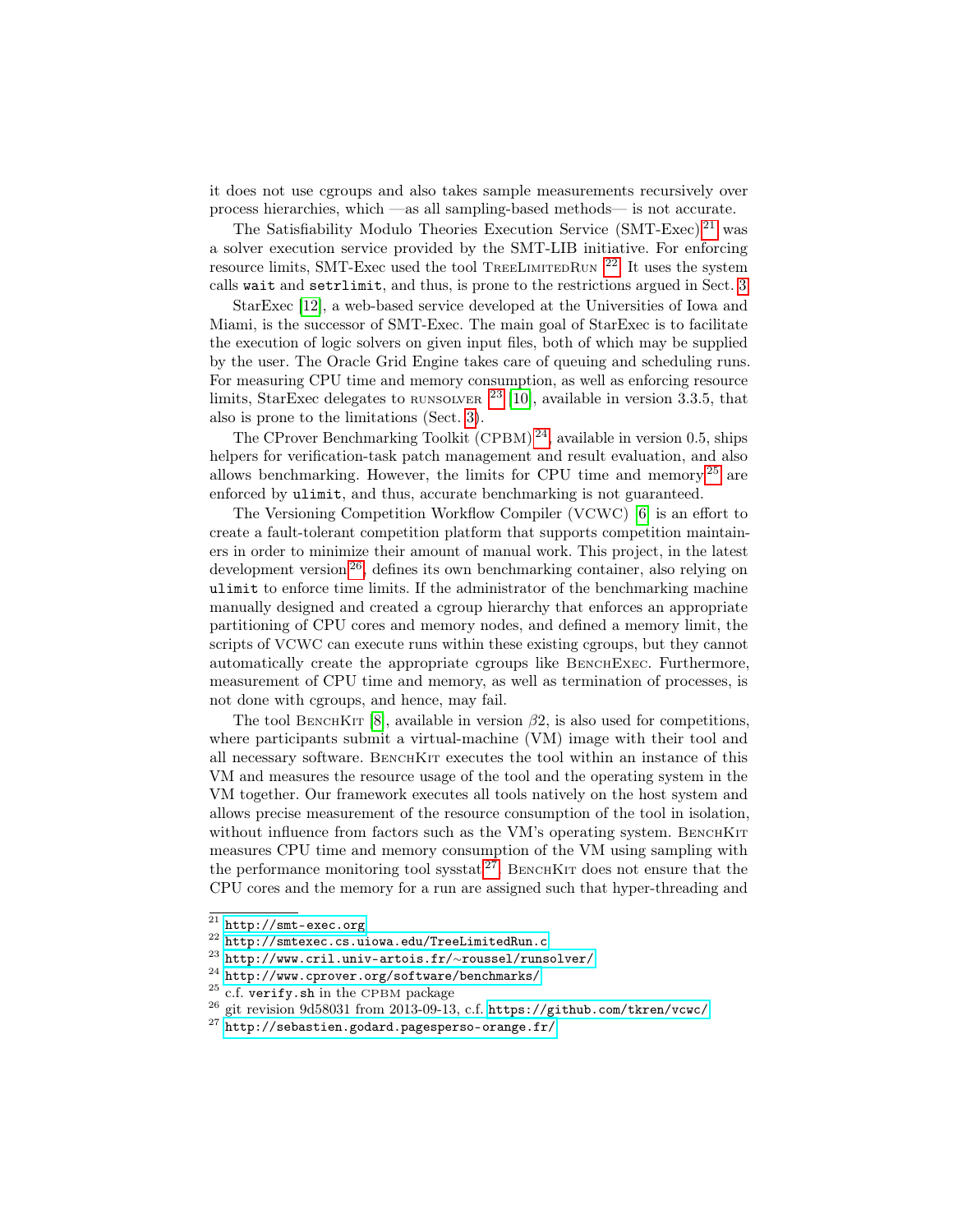NUMA are taken into account. For each single run with BENCHKIT, i.e., each pair of tool and input file, a new VM has to be booted, which on average takes 40 s to complete [\[8\]](#page-17-11). Execution of a tool inside a VM can also be slower than directly on the host machine. Our approach based on cgroups has a similar effect of isolating the resource usage of individual runs but comes at practically zero overhead. Our tool implementation was successfully used in SV-COMP'15, in which 54 000 runs were executed, consuming a total of 120 CPU days [\[4\]](#page-17-3). Using BENCHKIT in this competition would have imposed an overhead of 25 CPU days for the 54 000 runs. When also counting runs that were executed by the competition organizers during the testing phase, the total increases to  $170000$  runs — a prohibitive overhead.

# 7 Conclusion

The goal of our contribution is to establish a technological foundation for performance evaluation of verification tools that is based on modern technology and makes it possible to measure and control resources in an accurate, reliable, and reproducible way in order to obtain scientifically valid experimental data. First, we established reasons why there is a need for such a benchmarking technology. Developers of verifiers or solvers in the area of automatic verification, as well as competitions, rely on reliable performance measurement to evaluate the research results. Second, we motivated and discussed several requirements that are indispensable for accurate, reliable, and reproducible benchmarking and resource measurement, and also identified limitations and restrictions of commonly used methods. We report, using rather simple experiments on a large set of tool runs, how easy it is to invalidate measurements if certain technical constraints are not taken care of. Such problems have been detected in practice, and nobody knows how often they went undetected, and how many wrong conclusions were drawn from flawed benchmarks. In order to overcome the existing deficits and establish a scientifically valid method, we presented our lightweight implementation BenchExec, which is built on the concept of Linux cgroups. The implementation fulfills all the requirements for accurate, reliable, and reproducible benchmarking, as it avoids the pitfalls that existing tools are prone to. This is a qualitative improvement over the state-of-the-art, because existing approaches may produce arbitrarily large errors of measurement, e.g., if sub-processes occur.

BenchExec is not just a prototypical implementation. The development of BenchExec was driven by the demand for accurate scientific experiments in our research projects (e.g., CPAchecker; we execute about 2 million tool runs per month on our lab machines) and during the repeated organization of the International Competition on Software Verification (SV-COMP). Especially in the experiments of SV-COMP, we learned how difficult it can be to accurately measure resource consumption for a considerable zoo of tools that were developed using different technologies and strategies. BenchExec makes it easy to tame the wildest beast and was successfully used to benchmark 22 tools in SV-COMP'15<sup>[28](#page-0-0)</sup>, with all results approved by the 77 authors of these tools.

 $^{28}$  list on <http://sv-comp.sosy-lab.org/2015/participants.php>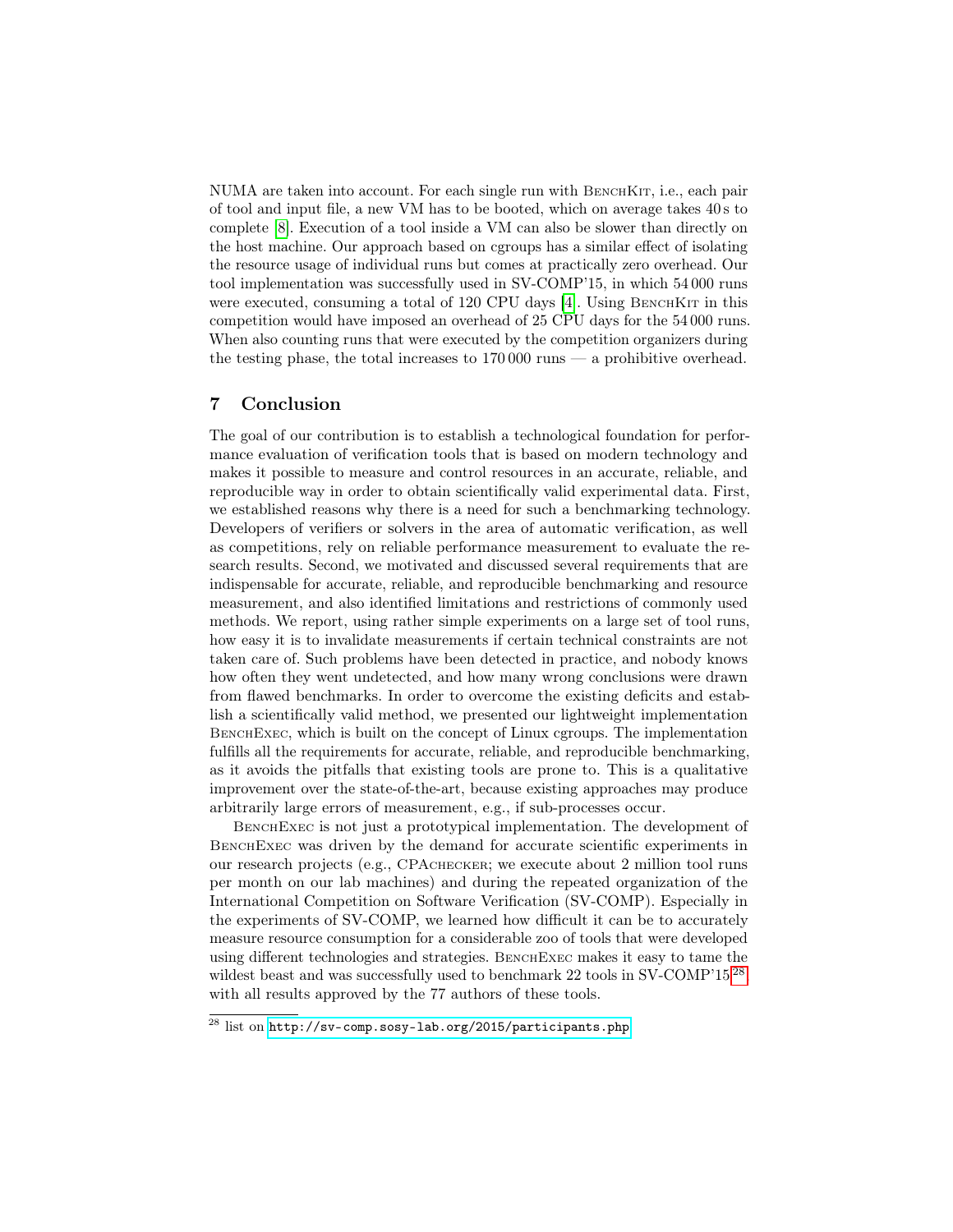Acknowledgement. We thank Hubert Garavel, Jiri Slaby, and Aaron Stump for their helpful comments regarding BenchKit, cgroups, and StarExec, respectively.

# Appendix: Impact of Hyper-Threading and NUMA

To show that hyper-threading and non-uniform memory access (NUMA) can have a negative influence on benchmarking if not handled appropriately, we executed benchmarks using the predicate analysis of the verifier CPACHECKER <sup>[29](#page-0-0)</sup> in revision 15 [30](#page-0-0)7 of the project repository  $30$ . We used 4011 C programs from SV-COMP'15 [\[4\]](#page-17-3) (excluding categories not supported by CPAchecker) and a CPU-time limit of 900 s. Tables with the full results and the raw data are available on the supplementary webpage.<sup>[31](#page-0-0)</sup>

Note that the actual performance impact will differ according to the resourceusage characteristics of the benchmarked tool. For example, a tool that uses only very little memory but fully utilizes its CPU core(s) will be influenced more by hyper-threading than by non-local memory, whereas for a tool that relies more on memory accesses it might be the other way round. In particular, the results for CPAchecker that are shown here are not generalizable and show only that there is such an impact. As the size of the impact is not predictable and might be non-deterministic, it is important to rule out these factors for reliable and accurate benchmarking in any case.

Impact of Hyper-Threading. To show the impact of hyper-threading, we executed benchmarks on a machine with a single Intel Core i7-4770 3.4 GHz CPU socket (with four physical cores and hyper-threading) and 33 GB of memory. We executed the verifier twice in parallel and assigned one virtual core and 4.0 GB of memory to each run. In one instance of the benchmark, we assigned each of the two parallel runs a virtual core from separate physical cores. In a second instance of the benchmark, we assigned each of the two parallel runs one virtual core from the same physical core, such that both runs had to share the hardware resources of this one physical core. A scatter plot with the results is shown in Fig. [1.](#page-16-0) For the 2 472 programs from the benchmark set that

<span id="page-16-0"></span>

Fig. 1: Scatter plot showing the influence of hyper-threading for 2 472 runs of CPAchecker: data points above the diagonal show a performance decrease due to an inappropriate assignment of CPU cores during benchmarking

 $^{\rm 29}$ <http://cpachecker.sosy-lab.org>

<sup>30</sup> <https://svn.sosy-lab.org/software/cpachecker/trunk>

 $31$  <http://www.sosy-lab.org/~dbeyer/benchmarking#benchmarks>